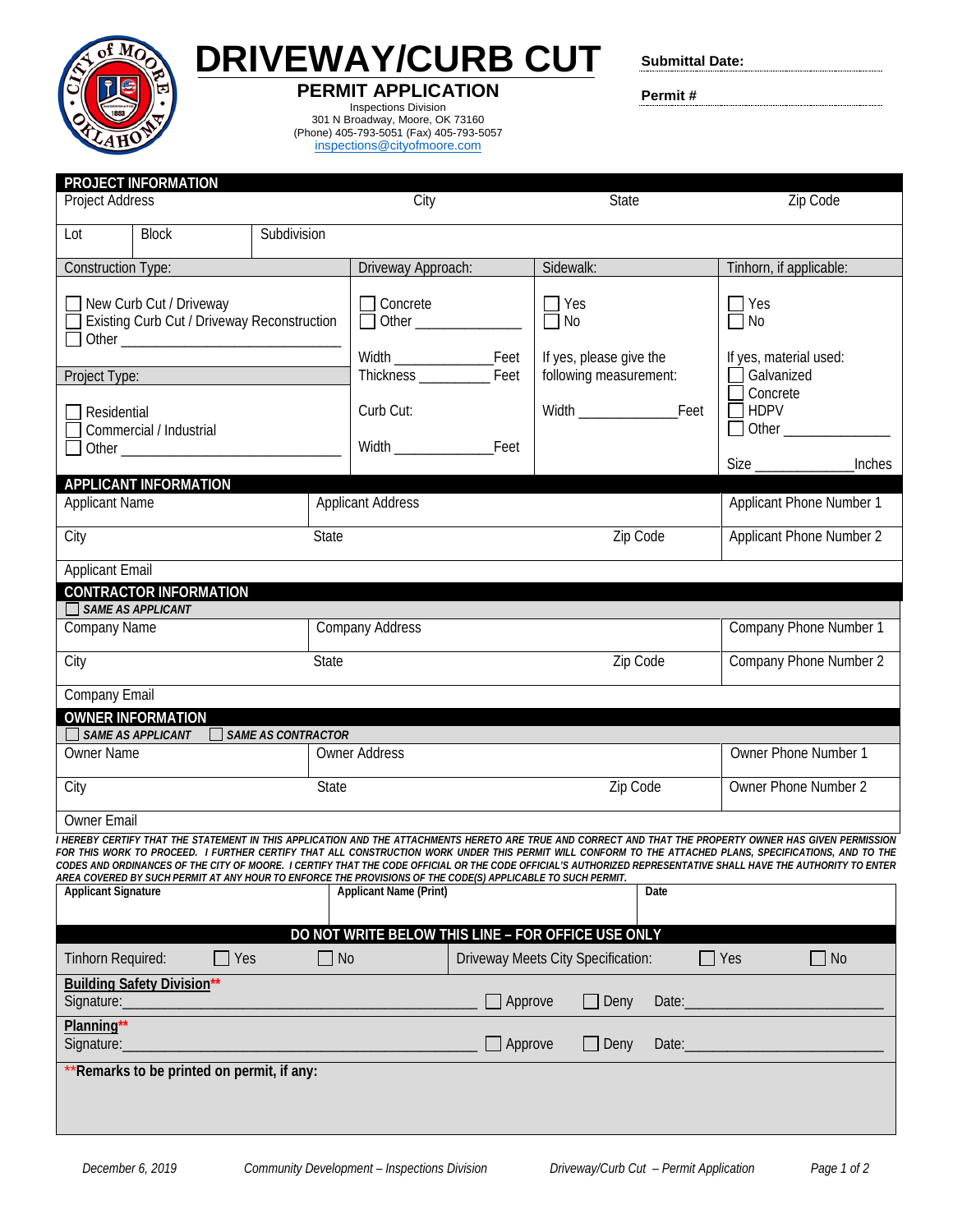

**PROJECT ADDRESS: \_\_\_\_\_\_\_\_\_\_\_\_\_\_\_\_\_\_\_\_\_\_\_\_\_\_\_\_\_\_\_\_\_\_\_ PERMIT # \_\_\_\_\_\_\_\_\_\_\_\_\_\_\_\_\_\_\_\_\_\_\_\_\_\_\_\_\_\_\_\_\_\_\_\_\_\_**

**APPLICANT NAME: \_\_\_\_\_\_\_\_\_\_\_\_\_\_\_\_\_\_\_\_\_\_\_\_\_\_\_\_\_\_\_\_\_\_\_\_\_APPLICANT PHONE # \_\_\_\_\_\_\_\_\_\_\_\_\_\_\_\_\_\_\_\_\_\_\_\_\_\_\_\_**

| <b>SITE PLAN</b> |  |  |  |  |  |  |  |  |  |  |  |  |  |  |  |  |  |  |  |  |  |  |  |   |
|------------------|--|--|--|--|--|--|--|--|--|--|--|--|--|--|--|--|--|--|--|--|--|--|--|---|
|                  |  |  |  |  |  |  |  |  |  |  |  |  |  |  |  |  |  |  |  |  |  |  |  |   |
|                  |  |  |  |  |  |  |  |  |  |  |  |  |  |  |  |  |  |  |  |  |  |  |  | ♦ |
|                  |  |  |  |  |  |  |  |  |  |  |  |  |  |  |  |  |  |  |  |  |  |  |  |   |
|                  |  |  |  |  |  |  |  |  |  |  |  |  |  |  |  |  |  |  |  |  |  |  |  |   |
|                  |  |  |  |  |  |  |  |  |  |  |  |  |  |  |  |  |  |  |  |  |  |  |  |   |
|                  |  |  |  |  |  |  |  |  |  |  |  |  |  |  |  |  |  |  |  |  |  |  |  |   |
|                  |  |  |  |  |  |  |  |  |  |  |  |  |  |  |  |  |  |  |  |  |  |  |  |   |
|                  |  |  |  |  |  |  |  |  |  |  |  |  |  |  |  |  |  |  |  |  |  |  |  |   |
|                  |  |  |  |  |  |  |  |  |  |  |  |  |  |  |  |  |  |  |  |  |  |  |  |   |
|                  |  |  |  |  |  |  |  |  |  |  |  |  |  |  |  |  |  |  |  |  |  |  |  |   |
|                  |  |  |  |  |  |  |  |  |  |  |  |  |  |  |  |  |  |  |  |  |  |  |  |   |
|                  |  |  |  |  |  |  |  |  |  |  |  |  |  |  |  |  |  |  |  |  |  |  |  |   |
|                  |  |  |  |  |  |  |  |  |  |  |  |  |  |  |  |  |  |  |  |  |  |  |  |   |
|                  |  |  |  |  |  |  |  |  |  |  |  |  |  |  |  |  |  |  |  |  |  |  |  |   |
|                  |  |  |  |  |  |  |  |  |  |  |  |  |  |  |  |  |  |  |  |  |  |  |  |   |
|                  |  |  |  |  |  |  |  |  |  |  |  |  |  |  |  |  |  |  |  |  |  |  |  |   |
|                  |  |  |  |  |  |  |  |  |  |  |  |  |  |  |  |  |  |  |  |  |  |  |  |   |
|                  |  |  |  |  |  |  |  |  |  |  |  |  |  |  |  |  |  |  |  |  |  |  |  |   |
|                  |  |  |  |  |  |  |  |  |  |  |  |  |  |  |  |  |  |  |  |  |  |  |  |   |
|                  |  |  |  |  |  |  |  |  |  |  |  |  |  |  |  |  |  |  |  |  |  |  |  |   |
|                  |  |  |  |  |  |  |  |  |  |  |  |  |  |  |  |  |  |  |  |  |  |  |  |   |
|                  |  |  |  |  |  |  |  |  |  |  |  |  |  |  |  |  |  |  |  |  |  |  |  |   |
|                  |  |  |  |  |  |  |  |  |  |  |  |  |  |  |  |  |  |  |  |  |  |  |  |   |
|                  |  |  |  |  |  |  |  |  |  |  |  |  |  |  |  |  |  |  |  |  |  |  |  |   |
|                  |  |  |  |  |  |  |  |  |  |  |  |  |  |  |  |  |  |  |  |  |  |  |  |   |
|                  |  |  |  |  |  |  |  |  |  |  |  |  |  |  |  |  |  |  |  |  |  |  |  |   |
|                  |  |  |  |  |  |  |  |  |  |  |  |  |  |  |  |  |  |  |  |  |  |  |  |   |
|                  |  |  |  |  |  |  |  |  |  |  |  |  |  |  |  |  |  |  |  |  |  |  |  |   |
|                  |  |  |  |  |  |  |  |  |  |  |  |  |  |  |  |  |  |  |  |  |  |  |  |   |
|                  |  |  |  |  |  |  |  |  |  |  |  |  |  |  |  |  |  |  |  |  |  |  |  |   |
|                  |  |  |  |  |  |  |  |  |  |  |  |  |  |  |  |  |  |  |  |  |  |  |  |   |
|                  |  |  |  |  |  |  |  |  |  |  |  |  |  |  |  |  |  |  |  |  |  |  |  |   |
|                  |  |  |  |  |  |  |  |  |  |  |  |  |  |  |  |  |  |  |  |  |  |  |  |   |
|                  |  |  |  |  |  |  |  |  |  |  |  |  |  |  |  |  |  |  |  |  |  |  |  |   |
|                  |  |  |  |  |  |  |  |  |  |  |  |  |  |  |  |  |  |  |  |  |  |  |  |   |
|                  |  |  |  |  |  |  |  |  |  |  |  |  |  |  |  |  |  |  |  |  |  |  |  |   |
|                  |  |  |  |  |  |  |  |  |  |  |  |  |  |  |  |  |  |  |  |  |  |  |  |   |
|                  |  |  |  |  |  |  |  |  |  |  |  |  |  |  |  |  |  |  |  |  |  |  |  |   |
|                  |  |  |  |  |  |  |  |  |  |  |  |  |  |  |  |  |  |  |  |  |  |  |  |   |
|                  |  |  |  |  |  |  |  |  |  |  |  |  |  |  |  |  |  |  |  |  |  |  |  |   |
|                  |  |  |  |  |  |  |  |  |  |  |  |  |  |  |  |  |  |  |  |  |  |  |  |   |
|                  |  |  |  |  |  |  |  |  |  |  |  |  |  |  |  |  |  |  |  |  |  |  |  |   |
|                  |  |  |  |  |  |  |  |  |  |  |  |  |  |  |  |  |  |  |  |  |  |  |  |   |
|                  |  |  |  |  |  |  |  |  |  |  |  |  |  |  |  |  |  |  |  |  |  |  |  |   |
|                  |  |  |  |  |  |  |  |  |  |  |  |  |  |  |  |  |  |  |  |  |  |  |  |   |
|                  |  |  |  |  |  |  |  |  |  |  |  |  |  |  |  |  |  |  |  |  |  |  |  |   |
|                  |  |  |  |  |  |  |  |  |  |  |  |  |  |  |  |  |  |  |  |  |  |  |  |   |
|                  |  |  |  |  |  |  |  |  |  |  |  |  |  |  |  |  |  |  |  |  |  |  |  |   |
|                  |  |  |  |  |  |  |  |  |  |  |  |  |  |  |  |  |  |  |  |  |  |  |  |   |
|                  |  |  |  |  |  |  |  |  |  |  |  |  |  |  |  |  |  |  |  |  |  |  |  |   |
|                  |  |  |  |  |  |  |  |  |  |  |  |  |  |  |  |  |  |  |  |  |  |  |  |   |